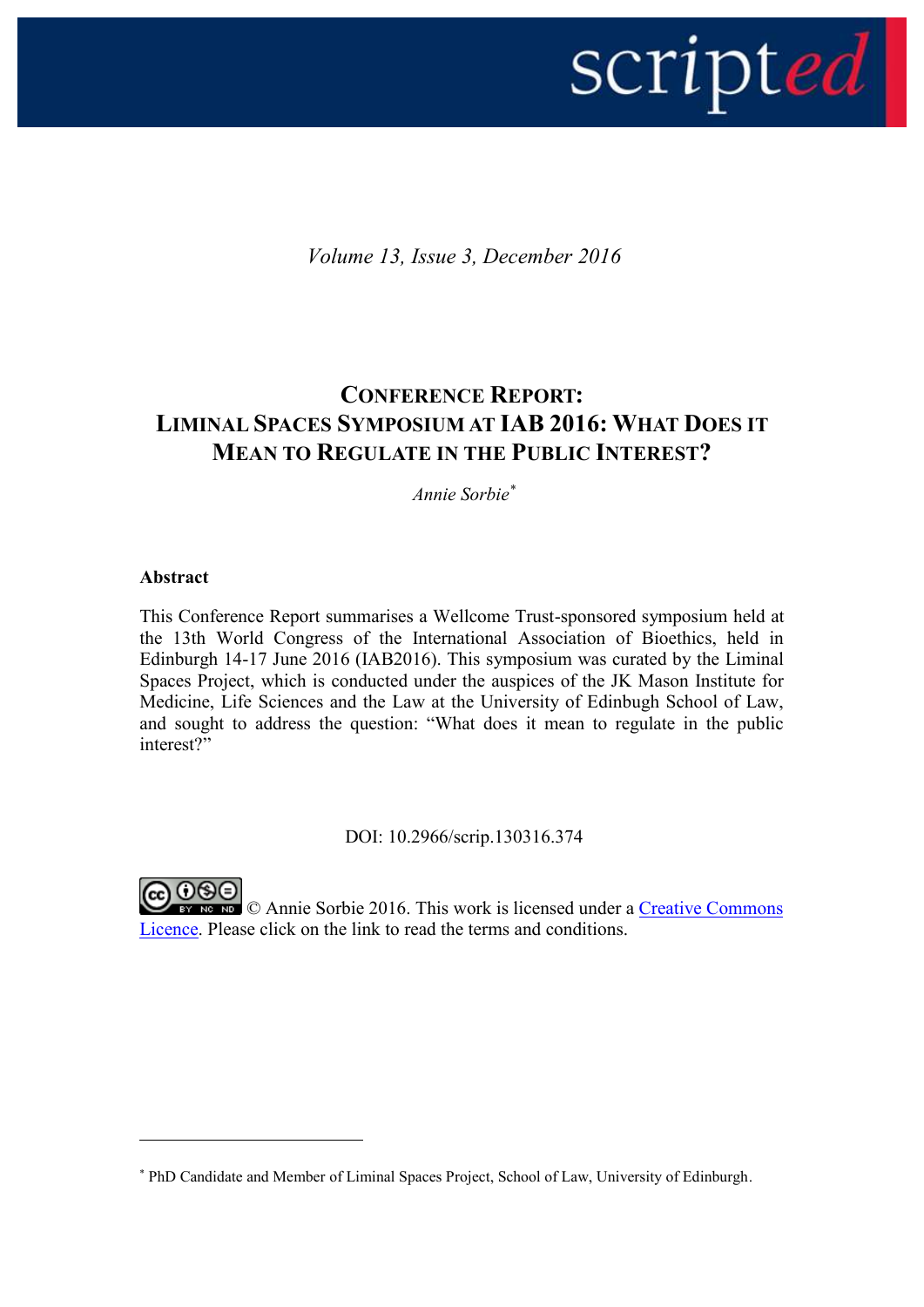#### **1. Introduction**

As reported in Volume 13:2 of SCRIPTed, the 13th World Congress of the International Association of Bioethics, held in Edinburgh in June 2016, explored the theme "Individuals, Public Interests and Public Goods." <sup>1</sup> The Liminal Spaces Project,<sup>2</sup> an interdisciplinary initiative sponsored by the Wellcome Trust and conducted under the auspices of the JK Mason Institute for Medicine, Life Sciences and the Law at the University of Edinbugh School of Law, took up this theme by posing the following question to scholars from a range of disciplines: how can health research be regulated in the public interest? This Conference Report summarises those responses and, in doing so, draws out two key themes that ran throughout the presentations.

#### **2. The public interest – a contested concept**

The public interest has been described as a "…vague, impalpable but all-controlling consideration... ."<sup>3</sup> The notion of public interest took on scholarly interest in post-World War II America, where it was both critiqued and praised. During this time, for example, the political scientist Frank Sorauf concluded that this "elusive catchword"<sup>4</sup> would do well to join a list of ambiguous words and phrases "which never would be missed."<sup>5</sup> Against this, proponents of the public interest took a different view, making bold claims to the effect that "…the public interest is the central concept of a civilised polity." 6

Despite this historical divergence of views, in health research the public interest is embedded throughout regulation. For example, in the context of biomedical research involving human subjects, consideration of the relationship between individual and public health was central to the ethical guidance adopted in 1964 in the original Declaration of Helsinki, which was formulated in the wake of atrocities perpetrated by Nazi physicians.<sup>7</sup> In the realm of data protection, the public interest forms part of the route to the lawful processing of personal information, both in accordance with the EU's Data Protection Directive 95/46/EC and the common law duty of confidentiality. A third example is the mandate of the UK's Health Research

1

<sup>&</sup>lt;sup>1</sup> See ES Dove et al, "Conference Report: 13th World Congress of the International Association of Bioethics, Edinburgh 14-17 June 2016 (IAB2016)" (2016) 13 *SCRIPTed* 202-209.

<sup>&</sup>lt;sup>2</sup> Liminal Spaces Project, available at<http://www.liminalspaces.ed.ac.uk/> (accessed 8 Dec 16).

<sup>3</sup> G Colm, "The Public Interest: Essential Key to Public Policy" in C Friedrich (ed), *Nomos V* (New York: Atherton Press, 1962) 115-128, at 115.

<sup>4</sup> F Sorauf, "The Conceptual Muddle" in C Friedrich, see note 3 above, 183-190, at 187.

<sup>5</sup> Ibid, 190.

<sup>6</sup> S Bailey, "The Public Interest: Some Operational Dilemmas" in C Friedrich, see note 3 above, 96- 106, at 106.

<sup>7</sup> JR Williams, "The Declaration of Helsinki and Public Health" 86 *Bulletin of the World Health Organization* 650-652.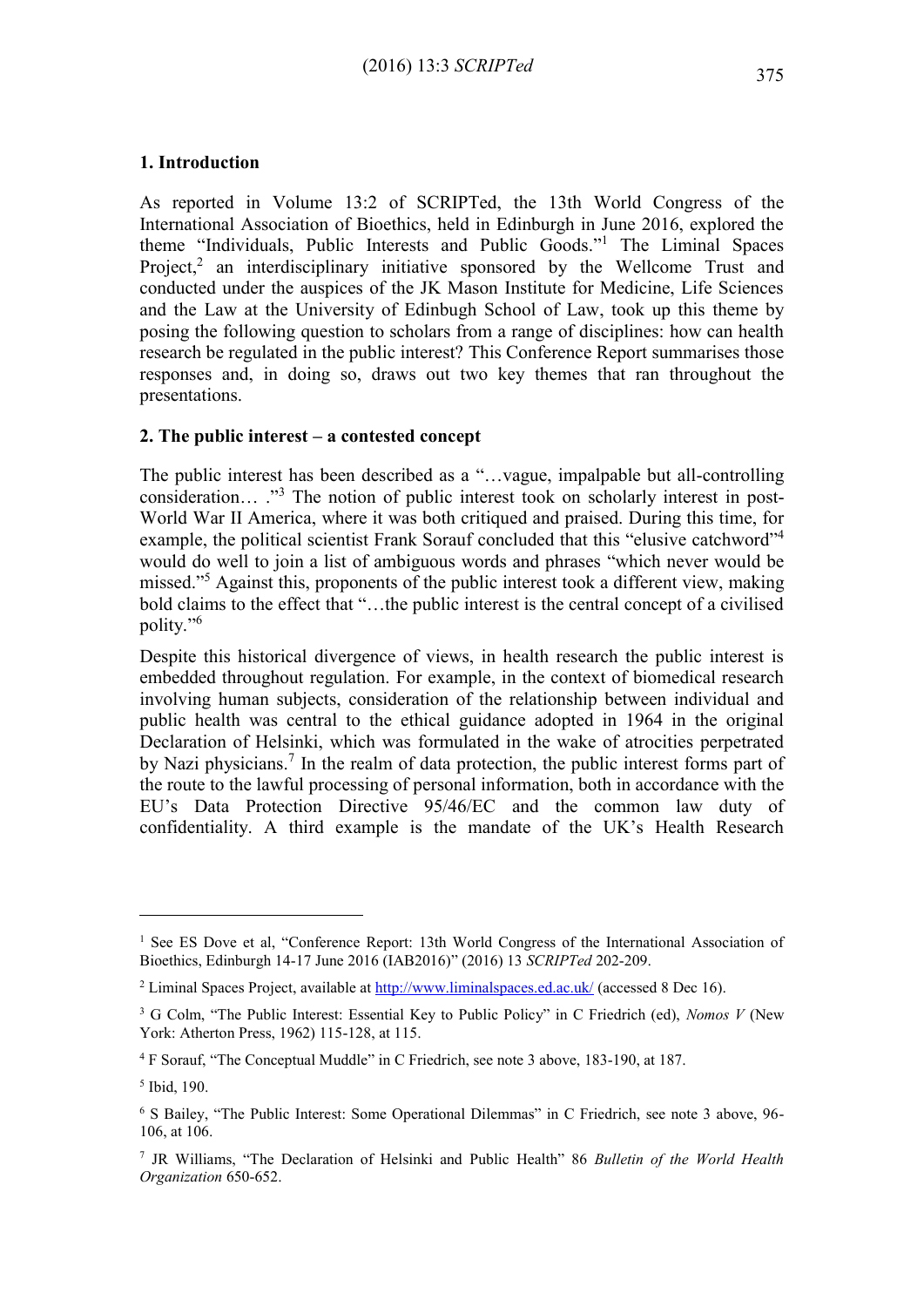Authority, which is to protect and promote the interests of patients and the public in health and social care research.<sup>8</sup>

However, while the public interest may be replete in health research regulation (HRR), HRR-specific literature follows that of the political science commentary generations ago, suggesting that it remains "a notoriously uncertain idea." <sup>9</sup> Thus, there is plenty of room to tease out what this concept may mean, and IAB2016 presented a timely opportunity for the Liminal Spaces Project to engage with this ubiquitous, but somewhat neglected, concept. This was a natural fit in view of the Liminal Spaces Project's commitment to providing the first-ever integrated, interdisciplinary and cross-cutting analysis of HRR which confronts "liminal" regulatory spaces and promotes an holistic approach thus far absent in HRR.

### **3. The Liminal Spaces symposium: an overview**

The Wellcome Trust-sponsored LS symposium brought together five expert speakers: Leslie Stevens (University of Edinburgh); David Townend (Maastricht University); Alena Buyx (University of Kiel); Annette Rid (King's College London) and Mark Taylor (University of Sheffield). Their presentations drew on philosophy, law and the social sciences. In addressing HRR, their contributions touched on various aspects of this diverse field, including access to data for health research, research involving human participants, and organ donation. Each of the speakers recognised the challenges and opportunities presented in this context, where appeals to the public interest are preyed in aid of both more and less regulation, and where the public benefits of the fruits of health research are routinely pitted against individual interests in privacy, confidentiality and bodily integrity.

While approaching the concept of the public interest from different angles, there were two cross-cutting themes that united the speakers. First, it was agreed that the public interest need not be balanced against private individual interests. Rather than viewing these as competing values, the speakers explored how these could be accounted for in a conception of the other. In doing so, this underlined the need for legitimacy and transparency where the public interest is deployed by regulators, researchers or other actors. This dovetailed with the second theme, namely the implications of this for the operationalisation of the public interest in HRR, both in the management of data and the regulation of research and treatment involving human participants more broadly.

### **4. Symposium presentations**

1

Leslie Stevens opened the symposium by outlining her research with Professor Graeme Laurie on their development of "A Public Interest Mandate to Support the Use, Sharing and Linkage of Administrative Data." Stevens set out the everincreasing demand for public sector data sharing and identified how a public interest mandate may be used to overcome barriers to data sharing. In doing so, she engaged directly with the thorny issue of operationalising the public interest in a real world context.

<sup>&</sup>lt;sup>8</sup> The HRA was first established in December 2011, and then as a statutory Non-Departmental Public Body as of 1 January 2015.

<sup>&</sup>lt;sup>9</sup> M Taylor, *Genetic Data and the Law: A Critical Perspective on Privacy Protection* (Cambridge, CUP, 2012) at 29.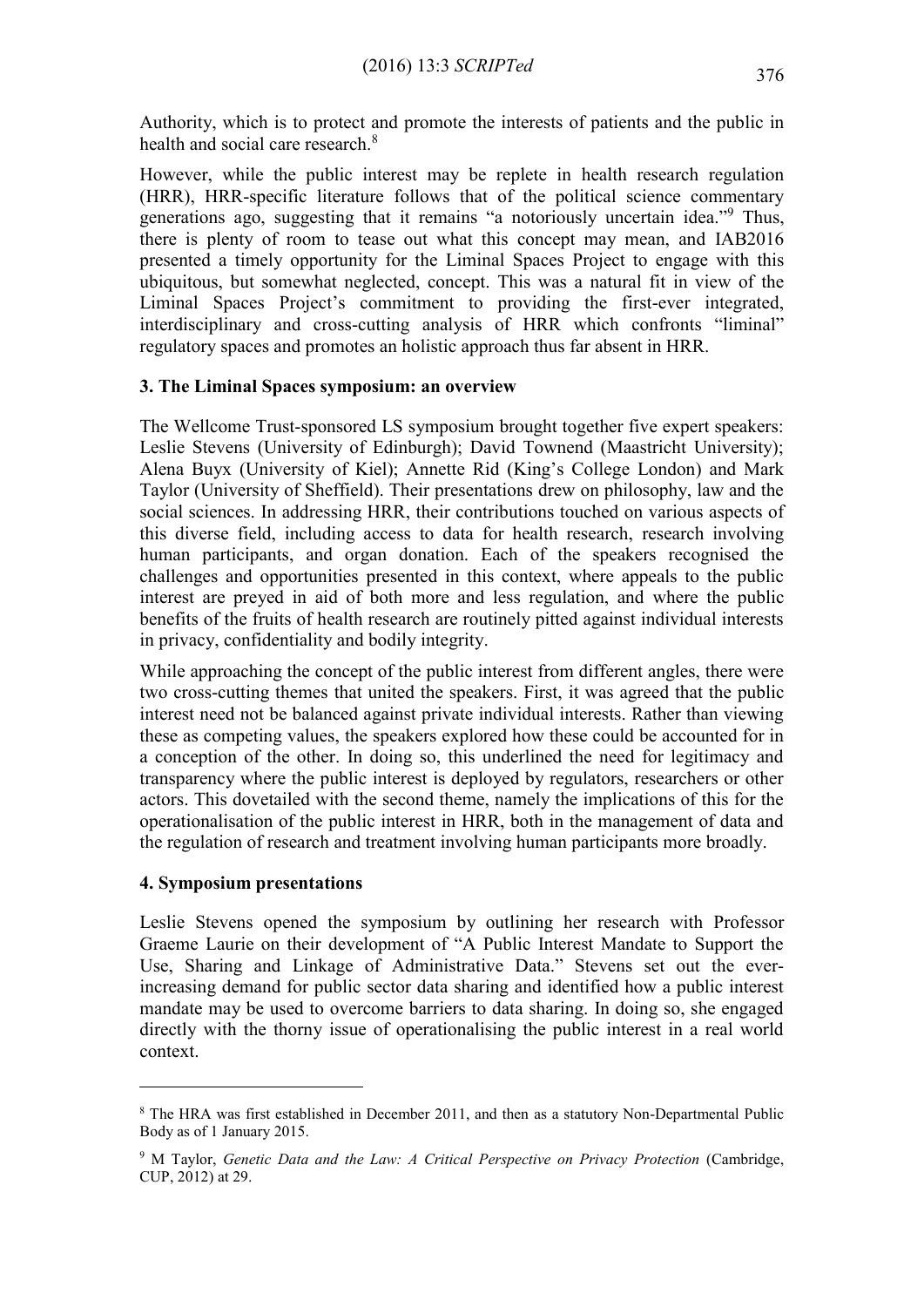Stevens drew on her and Laurie's previous work with data initiatives and research communities, and presented three key points that had emerged: (1) there exists a "culture of caution" around data sharing; (2) organisational self-interest surrounds public sector data; and (3), perhaps most surprisingly, the key barriers to data sharing are not legal, but cultural.

Stevens expanded upon this final point to elucidate how law can be used as a shield for other concerns. For example, she and Laurie found that legal complexity may be conflated with impermissibility. A binary approach of "consent or anonymise" was also in evidence. In other words, options beyond either asking individuals or anonymising data before sharing were not considered by data controllers, even though other routes to lawful processing may be available. Finally, in the interpretation of legislation (for example, the Data Protection Act 1998), Stevens highlighted an unwarranted emphasis on how this operates to *protect* the use of personal data, with insufficient attention being paid to how this legislation can also *facilitate* the use of personal data.

In probing these barriers to data sharing, Stevens distinguished between real and perceived risks and set out a decision-making matrix for data controllers. In looking to achieve culture change, Stevens proposed a role for a public interest mandate for public sector data management. This multi-faceted approach was underpinned by: (i) scrutiny of data sharing readiness; (ii) an overt commitment to considering the public interest in any given context; (iii) meaningful public engagement with an emphasis on whether a social licence to share is in existence; (iv) implementation of a proportionate approach, including in the evaluation of the risks and benefits of any given course of action; and (v) managing uncertainty by keeping data sharing arrangements – and the role of the public interest in those arrangements – under continuous review. Thus, Stevens provided a path in which problematic organisational cultures can be tackled and a paradigm shift achieved in how public authorities value and act upon data.

Professor David Townend presented on "Personal Responsibility and the Public Interest," proving a rich account of the interplay between personal and public interests. Having first identified the potential benefits of the public interest – including its ability to leave room for discretion, flexibility, and the integration of community rights – Townend also touched on the some of the issues that had also previously vexed Frank Sorauf. These included problems of definition, locating the source of the authority to decide what is, and indeed is not, in the public interest, and the sense of "otherness" that this can engender.

In constructing the public interest, Townend looked to a refined utilitarian calculus. Here he went beyond an approach where the (arguably limited) harms to an individual are balanced against the (potentially overwhelming) benefits to the public, and instead framed this on a 1:1 basis, as between the actual individual and the foreseeable "other." As Townend has highlighted in previous work, this does not go towards resolving whose rights should prevail but places matters on a "…*fair and equitable footing.*"<sup>10</sup>

<u>.</u>

<sup>10</sup> D Townend, "Overriding Data Subjects' Rights in the Public Interest" in D Beyleveld et al (eds) *The Data Protection Directive and Medical Research Across Europe* (Hants: Ashgate, 2004) 89-101, at 100.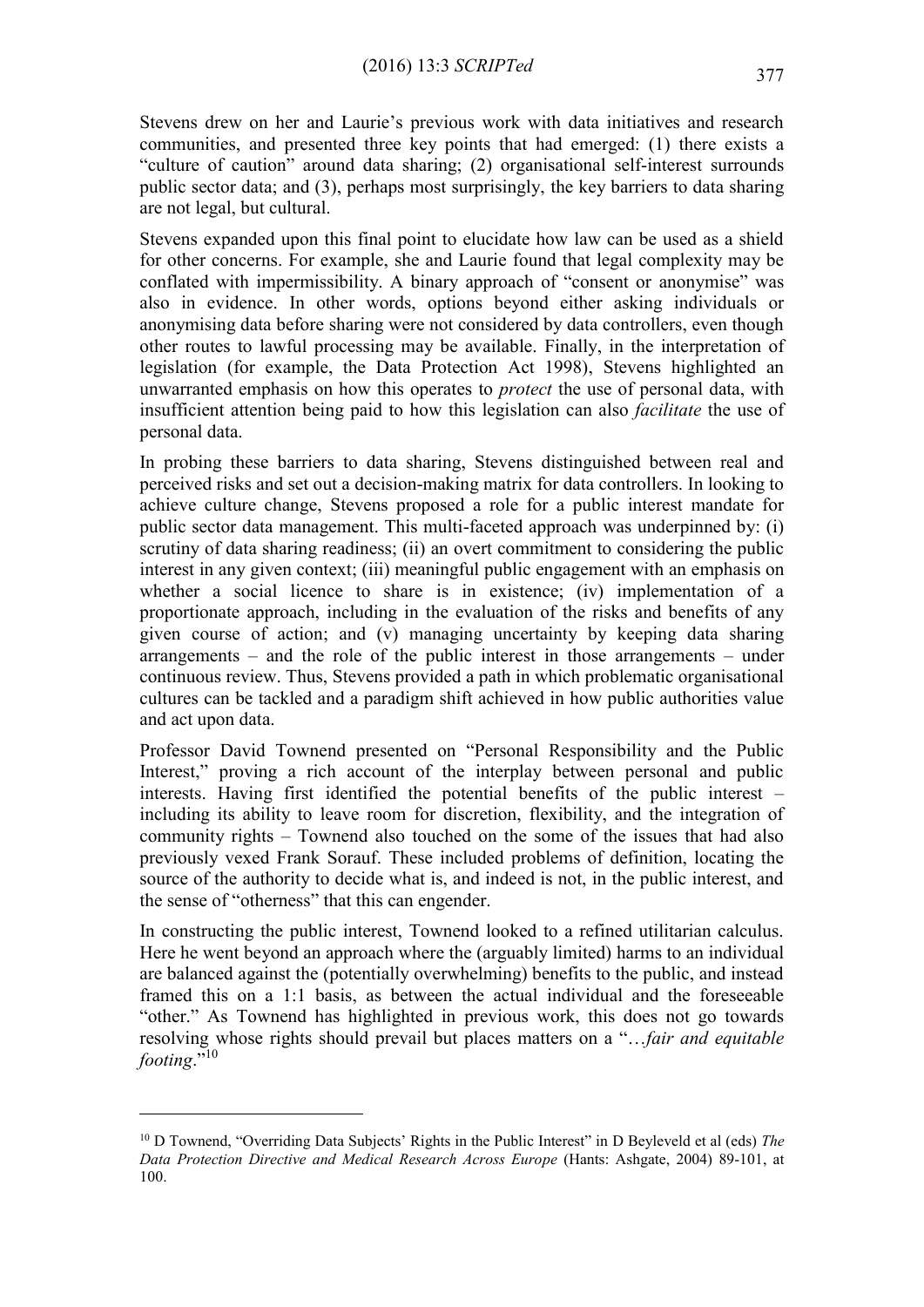In looking to tease out a sense of the relationship between personal and public interests, Townend traced this through the post-English Civil War philosophy of the Third Earl of Shaftesbury, referring to the concept of politeness as including a personal responsibility for self-reflection and other-centeredness. In grounding social liberalism with an undergirding of morality, Townend argued that responsibility is, in fact, integral to autonomy, a connection that only "slipped its moorings" in the monetarism and lower taxation of the 1970 and 1980s that marked a shift from liberalism to individualism.

In considering the impact of this approach on HRR, Townend turned to the question of whether an individual can have a free choice to require treatments that depend on participation in research, but refuse to participate him- or herself, even though this will not cause any significant harm to that individual. He concluded that this could only be the case under unfettered individualism, and not under iterations of (even extreme) liberalism. This he linked to a normative competence to require "active citizenship," suggesting that bioethics does not have to accept passive citizenship. Having made this point, Townend recognised that this is a two-way street and noted the reciprocal responsibilities this placed on other regulatory actors, for example, in the context of benefit sharing with research participants.

Dr Annette Rid presented on the topic "In Pursuit of Proportionality, Regulating Health Research in the Public Interest." The twin bases of Rid's argument were, first, that the ethical oversight of health research should rest on a pluralistic conception of public interest; and second, that a proportionate system of ethical oversight is the most defensible way of implementing this conception, though this is not free of challenges.

In her presentation, Rid identified the common dualistic framing of HRR as a balance between, on the one hand, the public interest in promoting valuable research, and, on the other, the individual interests and rights of research participants. In doing so, she levelled two criticisms at this standard view: first, that this framing is artificially antagonistic; and, second, that it is too narrow.

Expanding on her critique, Rid noted that the relationship between public and individual interests in health research is not solely – and perhaps not even primarily – one of conflict. She highlighted how individual and public interests in health research are more intertwined than the standard view suggests. For example, individuals have an interest in systems that address our potential future health needs. Further, she noted that research is a collective enterprise that requires broad societal involvement, and that this cooperation requires public trust and the respect of individual rights.

Second, Rid suggested that this standard view assumes a very narrow conception of public interest that is confined to the value of the knowledge used to promote health. Rid pointed to other, wider public interests in health research, such as fairness in the distribution of research risks and benefits, and the public interest in wider deliberation about research priorities, particularly given public financial support of this endeavour. She concluded that this indicates a need to integrate the plurality of public interests in health research (which includes individual rights and interests).

In operationalising this approach, Rid looked to proportionate ethical oversight as the most appropriate tool. She highlighted that oversight systems should be proportionate to: (i) the importance of the public interests at stake in the given research; (ii) the extent to which these interests require protection; and also (iii) the extent to which a given form of oversight provides effective protection. Rid justified this approach on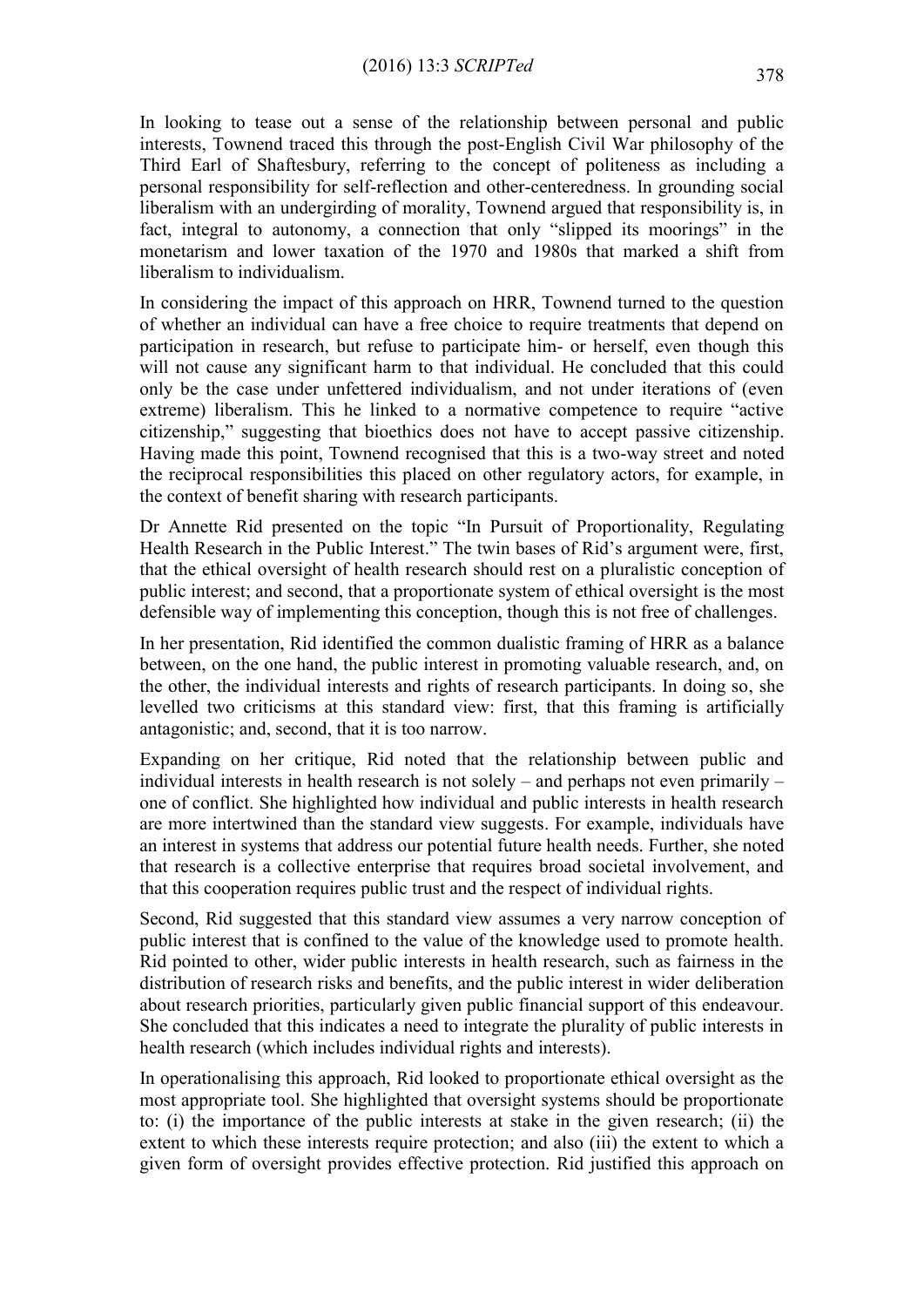the grounds of fairness (i.e. treating like cases alike and avoiding duplication), utility (in that this avoids unnecessarily delaying or deterring valuable research), and also efficiency and cost. This was tempered with a healthy dose of pragmatism, however, as Rid admitted the significant challenge this could pose, given the plurality of public interests in play.

The penultimate presentation was delivered by Professor Alena Buyx and focussed on "Public Interest and Solidarity." Here Buyx drew on her joint work with Barbara Prainsack and outlined how the concept of solidarity, which has been steadily gaining currency in HRR, interrelates with the public interest.

Buyx first turned to the central challenge of regulating in the public interest, in that the key regulatory institutions and instruments in HRR focus on the individual. While this generates both conceptual and practical issues, Buyx suggested ways that solidarity can help in this regard.

Buyx traced the development of the concept of solidarity and outlined the working definition that she and Prainsack have developed.<sup>11</sup> This is that solidarity signifies practices reflecting a commitment to carry "costs" (financial, social, emotional, or otherwise) to assist others with whom we recognise similarity in a relevant respect. In their work, Buyx set out how this has been conceptualised as operating at three levels: first at the interpersonal level (tier 1), then as group practices (tier 2), and finally at a contractual level (tier 3).

Buyx outlined how solidarity works in practice by drawing on the example of organ donation and considering the extent to which each tier of solidarity was engaged. In doing so, she drew out the implications of using solidarity as a regulatory principle to frame organ donation regulation, in that this brings to the fore the collective aspects of organ donation (i.e. what people share in common). Going further, this raised the potential for solidarity to operate as a "corrective" of regulatory individualism. Buyx noted that this was easiest to do first in the context of "soft regulation," where existing legal frameworks may be rebalanced to include solidarity prominently, alongside the protection of individual rights and interests.

From this analysis, Buyx set out how solidarity and public interest perspectives can overlap, although this is not always the case. Taking organ donation as an example, Buyx outlined how a switch to "opt-out" state regulation, as a solidaristic practice where collective implications are foregrounded, would lead to the availability of more organs, with no "loss" of willing donors. This result would also be in the public interest. However, in the example of a priority donation program (for example, in Israel a points reward system operates to motivate individuals to donate organs) this could also possibly lead to more donors, which may be in the public interest, but would not be a solidaristic practice.

Buyx concluded that not all solidaristic practices will be in the public interest, and not all public interest initiatives will be solidaristic practices. However, solidarity does take us some way towards regulation in the public interest and can provide a conceptual and practical starting point to translate the notion of public interest into policy and governance

<u>.</u>

<sup>11</sup> B Prainsack and A Buyx, *Solidarity: Reflections on an Emerging Concept in Bioethics* (2011) Nuffield Council on Bioethics. See also B Prainsack and A Buyx, *Solidarity in Biomedicine and Beyond* (Cambridge: CUP, 2017).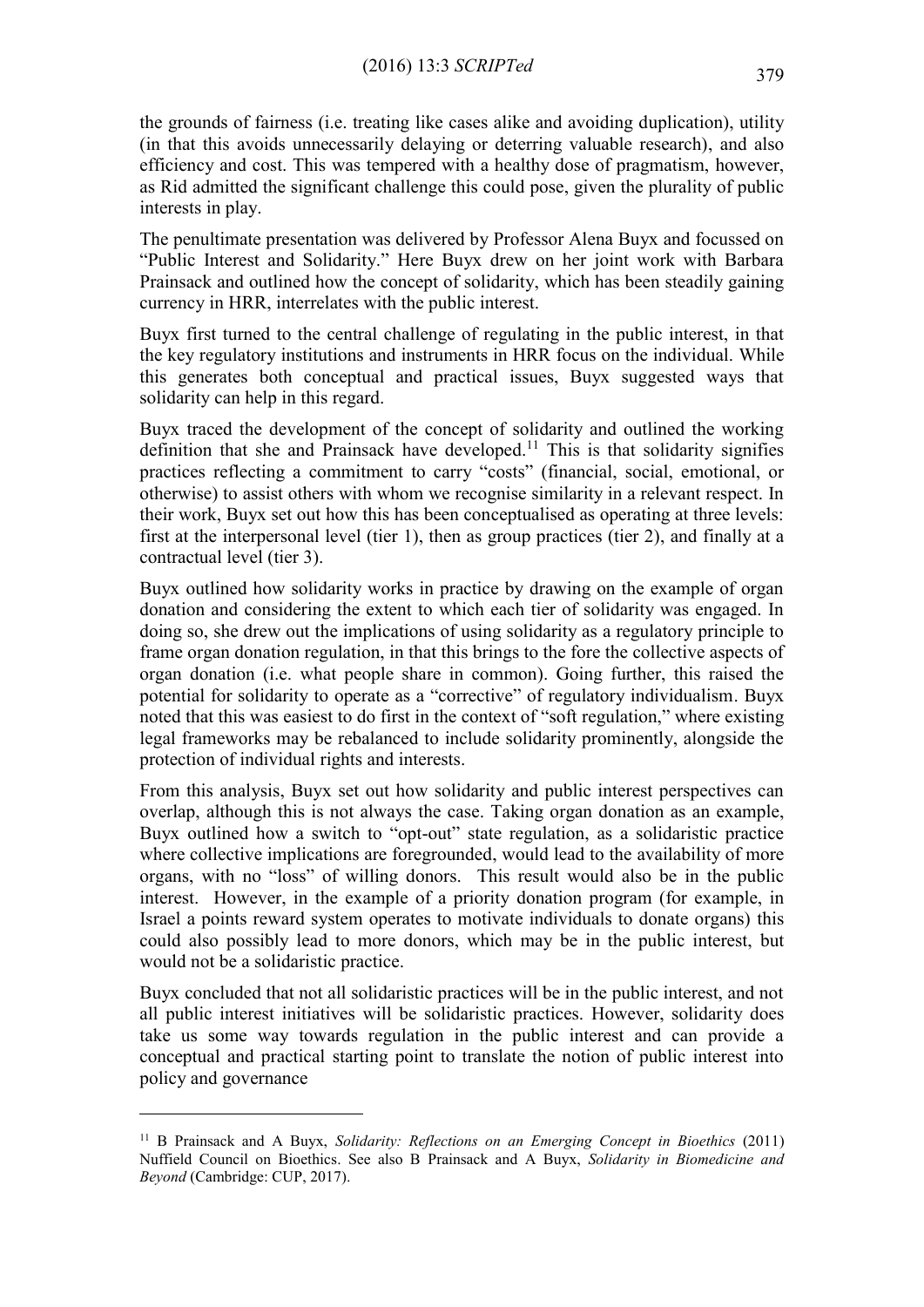Dr Mark Taylor gave the final presentation, entitled "Expect, Respect, and Accept: A Triple Test for the Proper Protection of Privacy and Public Interest in the Use of Patient Confidential Data for Public Policy Objectives?" Taylor addressed some of the competing conceptions of the public interest, again highlighting the term's lack of precision that had so frustrated Sorauf and been touched on by Townend. He also spoke to the benefits and drawbacks of various theories of the public interest and helpfully summarised each. These conceptions of the public interest were as: (i) an aggregate of individual interests; (ii) a common interest (where there is a collective or universal public benefit, though not one that is necessarily uniformly applied); or (iii) a value-based concept linked to overriding interests in society (though Taylor noted the challenge inherent in locating such values in a pluralistic society).

Through interrogating these approaches, Taylor proposed that to regulate in the public interest means "to protect and trade off common interests in a way that the (affected) public has cause to accept." He drew out the common *value* implicated here – namely respect for individuals as free and equal persons – and the common *interests* in play – such as the enjoyment of private and family life and good health. Further, Taylor highlighted the role of public reason, arguing that it should be possible to justify rules to those who are subject to them with reference to arguments they have reason to accept.

Taylor developed his conceptual approach by outlining how this could be operationalised by his proposed triple test: "Expect, Accept and Respect". He suggested that respect for both privacy and the public interest may be characterised by persons being provided (1) reasons to *expect* the use of data and (2) reasons to *accept* that use; and (3) that the data uses *respect* patient preferences. Taylor argued that legitimate invocations of both privacy and the public interest protect and constrain one another. As a result, the public interest is not something to be balanced against privacy, nor the reverse. Each can place limits upon the other because each should be accounted for in a conception of the other. Recognising the relationship between them is not to recognise the need for compromise; rather, it is to recognise the need for legitimacy.

### **5. Conclusion**

The Liminal Spaces Project, with the support of the Wellcome Trust, was delighted to bring together expert speakers who contributed substantially to the core theme of IAB2016, bringing to the fore the interplay between individuals, public interests and public goods in bioethics.

Each of the symposium speakers made rich and nuanced contributions that highlighted two pervasive themes. This first is that the public interest need not be balanced against private or personal interests. Using the anthropological concept of liminality to probe this further, we would suggest that if the health research regulatory landscape is reimagined as a coherent whole, with multiple interests in play, we can continue to deepen our understand of the public interest as a concept. This leads us to the second theme that emerged, namely a commitment on the part of the speakers to reintegrate the concept of the public interest to real world practice, and to consider how this concept could deliver tangible benefits, whether this be in the context of data sharing, health research participation, proportionate governance or organ donation.

To conclude, we would also set out our statement of intent for future work on the Liminal Spaces Project. The concept of the public interest is embedded in HRR both